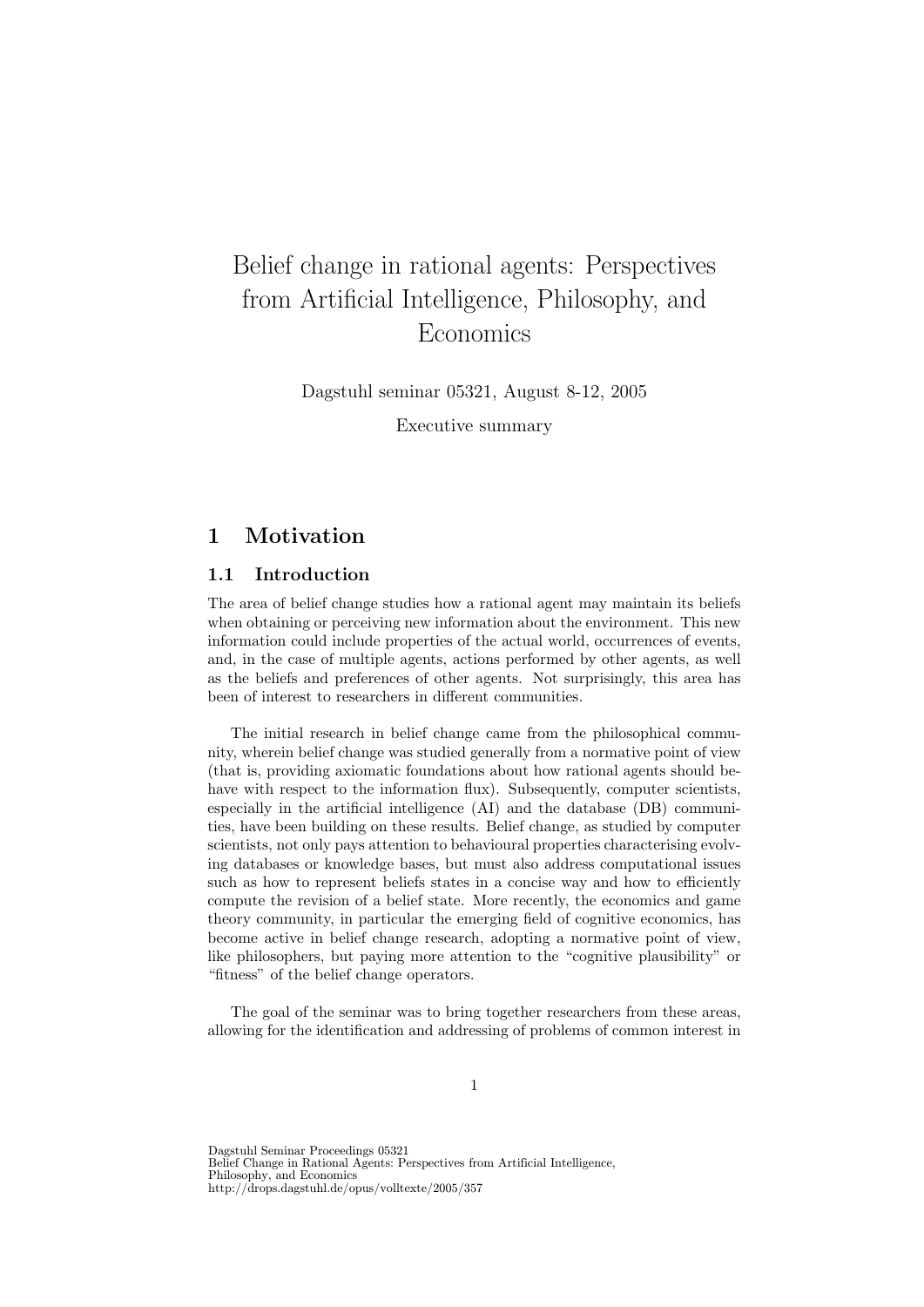this area, as well as providing a means to explore ways in which one area may contribute to another.

#### 1.2 Goals and Content of the Seminar

As mentioned, the area of belief change can be regarded as originating in the philosophical logic community. This work provided abstract, formal, and precise specifications of desirable properties for belief change operators, as well as the identification of distinct types of change. However, this research says nothing about specific implementable operators nor computational issues – issues of fundamental importance to computer scientists. Researchers in artificial intelligence and computer science have followed up on these latter issues, as well as developed other specific operators (addressing e.g. sensor fusion and belief base merging) and examined their complexity characteristics. In artificial intelligence, the relatively recent emergence of the field of cognitive robotics, which is concerned with endowing artificial agents with cognitive functions that involve reasoning, for example, about goals, actions, the states of other agents, collaboration and negotiation, etc., has given impetus to the development of computational operators for belief change and the identification of issues arising from concrete, evolving sets of knowledge. As well, more recently, economists have been using work in belief revision, and applying it to notions of mistaken and changing beliefs among interacting and negotiating agents. Such work is also of obvious interest to researchers in artificial intelligence.

Previously, there has been limited interaction among these communities. Clearly there are deep problems of common interest, and results in one area will contribute to another. We have already mentioned that research in economics has made use of the work from the philosophical community, and that such results will be of use to researchers in AI. As well, contributions may also flow back from economics to research in the foundations of belief revision: For example, recently it has been suggested that that economic principles (dealing with choice, preferences, and utility) may provide a more appropriate foundation for belief change. Computational issues raised and addressed by researchers in computer science and AI will be of use to economists addressing related problems; as well such work can contribute to the other areas by further elucidating the abstract area of belief change, as well as providing implementations and identifying philosophically-interesting "pragmatic" or "practical" problems.

Thus we saw the Dagstuhl seminar as providing a forum where researchers in three broad areas (philosophy and logic, artificial intelligence and computer science, and economics and game theory) could address highly related (in some cases, the same) problems, in which work in one area could benefit research in another. Hence for the Dagstuhl seminar, we felt that there would be valuable interactions and contributions that would be anticipated by bringing people together in these areas.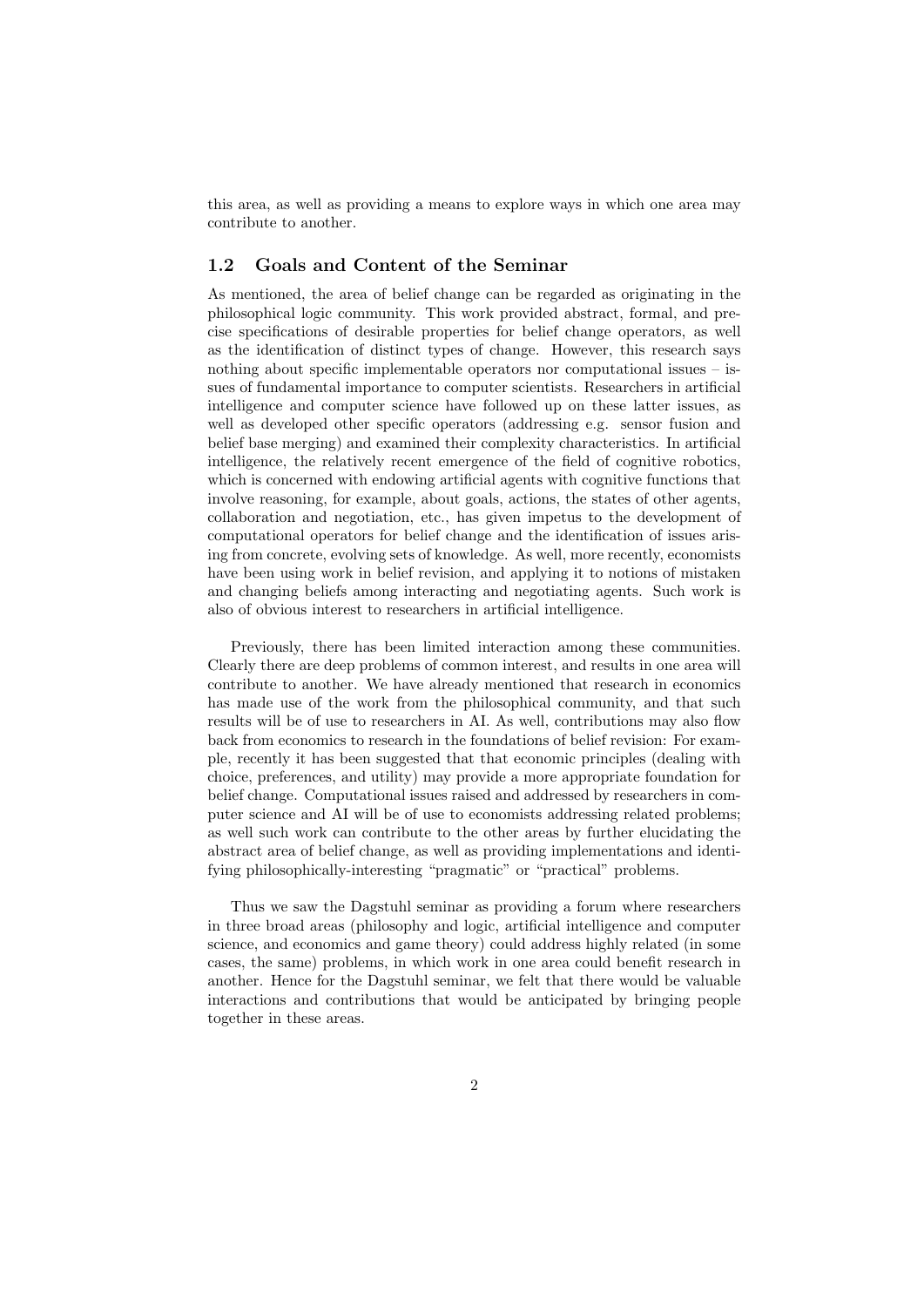## 2 The participants

The seminar brought together 37 researchers from the following countries:

Europe Austria (1), France (8), Germany (8), Israel (1), Italy (1), Luxemburg  $(1)$ , The Netherlands  $(1)$ , UK  $(2)$ ;

Americas Brazil (1), Canada (2), USA (3), Venezuela (1);

Asia & Pacific Australia (3), Japan (1), New Zealand (2)

Five of the participants were PhD students. Slightly more than one half of the participants come from computer science (mainly Artificial Intelligence), the other ones coming from philosophy, mathematics (formal logic) and economics. The different backgrounds of the researchers resulted in stimulating discussions on various issues.

## 3 The program

We organized the program so as to have rather homogeneous sessions, each day being focussed on one or two particular issues.

The focus of the first day was on philosophical and logical foundations of belief change. The talks of Hans van Ditmarsch and Wiebe van der Hoek together gave an overview of the role of dynamic epistemic logic for representing belief revision (including the multiagent case). Then we had an invited talk by Isaac Levi, who gave deep philosophical insights on various kinds of degrees of belief. The talks by Alexander Bochman and by Olivier Schulte addressed foundational issues of belief expansion, revision and contraction, while the talks by Ken Satoh and Alexander Nittka both concerned meta-level reasoning about rational agents performing belief revision.

The second day was dedicated to belief merging. The talks by Paolo Liberatore and by Torsten Schaub introduced new approaches to belief merging: Liberatore argued that inconsistency between knowledge bases is due to mistakes and therefore proposes to merge belief bases by minimizing the set of these mistakes; Schaub's talk proposed two new specific belief merging operators: a first one consisting in computing a maximal set of formulas comprising the joint knowledge of the knowledge bases, and a second consisting in projecting all belief bases onto a specified belief base. The joint talks by Gabriella Pigozzi and Daniel Eckert gave an overview of judgement aggregation, and the role that belief merging can play in solving this problem. These talks on judgement aggregation also discussed the connections between belief merging and social choice. Such connections were also central to the talks by Pierre Marquis and by Ramon Pino-Pérez, who both addressed the strategical aspects (manipulability) of belief merging. Lastly, the talk by Sébastien Konieczny addressed connections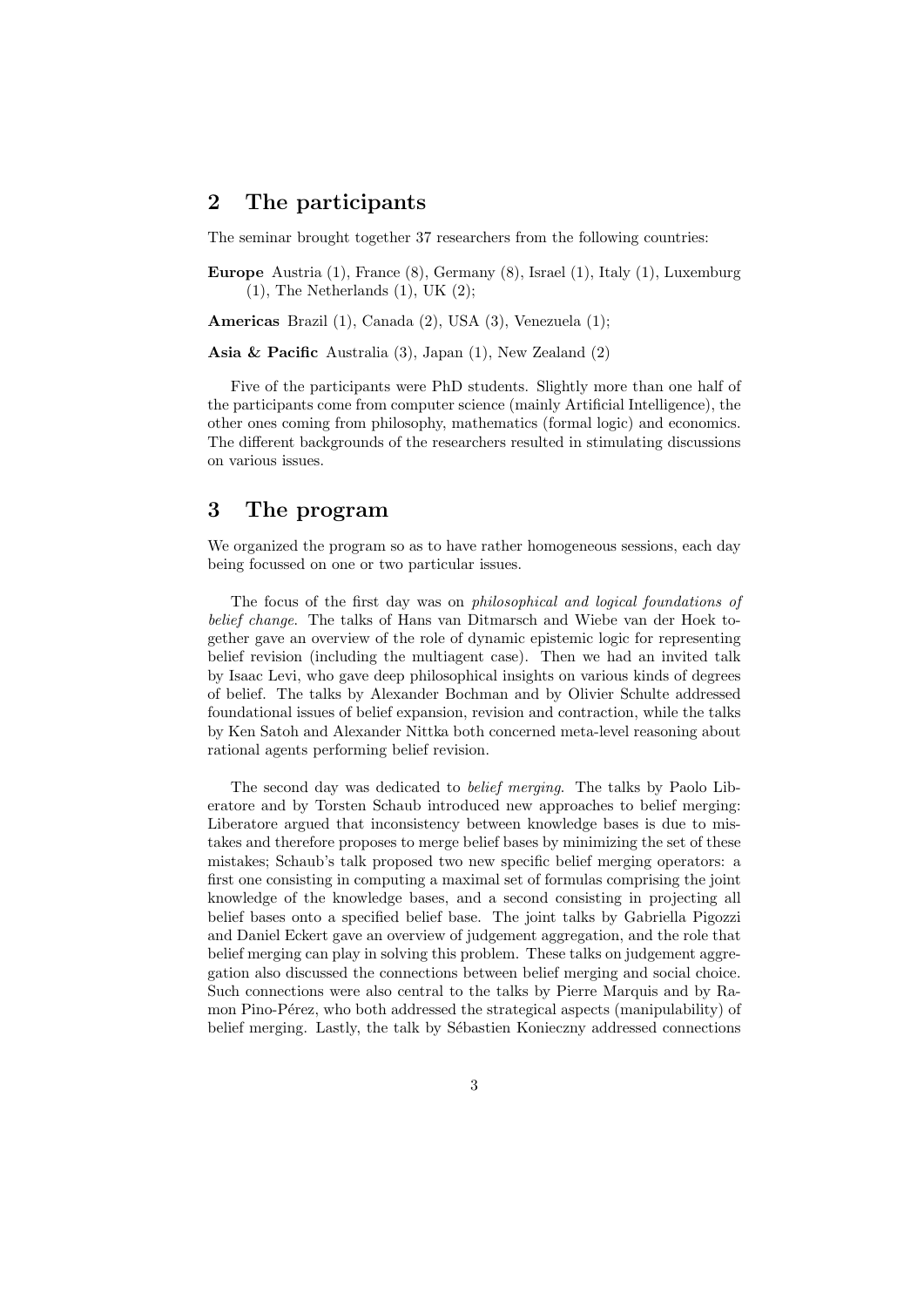between belief merging and some game-theoretical issues.

On the third day, we had only four talks, on a variety of subjects (the afternoon was left free so as to give participants some time for discussions). The talk by Bernard Walliser adressed the value of information of communication in multi-agent belief revision settings. The talk by Giacomo Bonanno defined a new epistemic logic based on three modal operators representing initial beliefs, information, and revised beliefs. The talk by Jan Broersen adressed some comparisons between epistemic and deontic changes. Finally, the talk by Didier Dubois was concerned with belief revision and abduction in a numerical setting, where uncertainty is modelled by a family of probabilities.

On the fourth day there was a focus on iterated belief change. The joint talks by Michael Thielscher and Yi Jin presented the axiomatic foundations and the computational properties of a framework for action and (iterated) belief revision. The talk by Abhaya Nayak addressed iterated expansion and/or contraction. The talk by Hans Rott considered prioritized belief bases encoding compactly an agent's belief state, and showed how the shifting of priorities in such bases could be used for representing a large variety of methods for changing belief states. The talk by Jonathan Bennaim focussed on distance-based revision (a subclass of AGM revision operators), for which he gave an impossibility result. The talk by Guillaume Aucher considered the introduction of actions and probabilities into the belief revision process. The talk by Thomas Meyer discussed different approaches to resolving inconsistencies in ontologies, specified in description logic, suggesting that belief revision has a role to play in a new and promising application field: the semantic web. Lastly, the day was concluded by a panel on the new insights in belief change.

During the last half-day we had two talks on action and belief change: one by Steven Shapiro on belief change with acting and sensing in the situation calculus, and one by Andreas Herzig, on belief update. We also had a talk by Aditya Ghose on outcome-driven revision, a talk by Emil Weydert on revision by conditionals and a talk by Eduardo Ferm´e, who presented new maps between different kind of base contraction functions. The session ended up by a general brainstorming discussion.

## 4 Conclusion

We found the workshop successful, especially on the following two achievements: first, the seminar made participants aware of a commonality of interests across different disciplines; second, it suggested new directions for research that will probably be taken up by researchers in the next couple of years.

Where is the field going? We can mention at least two emerging issues:

• the field is broadening both with respect to theoretical underpinnings, and